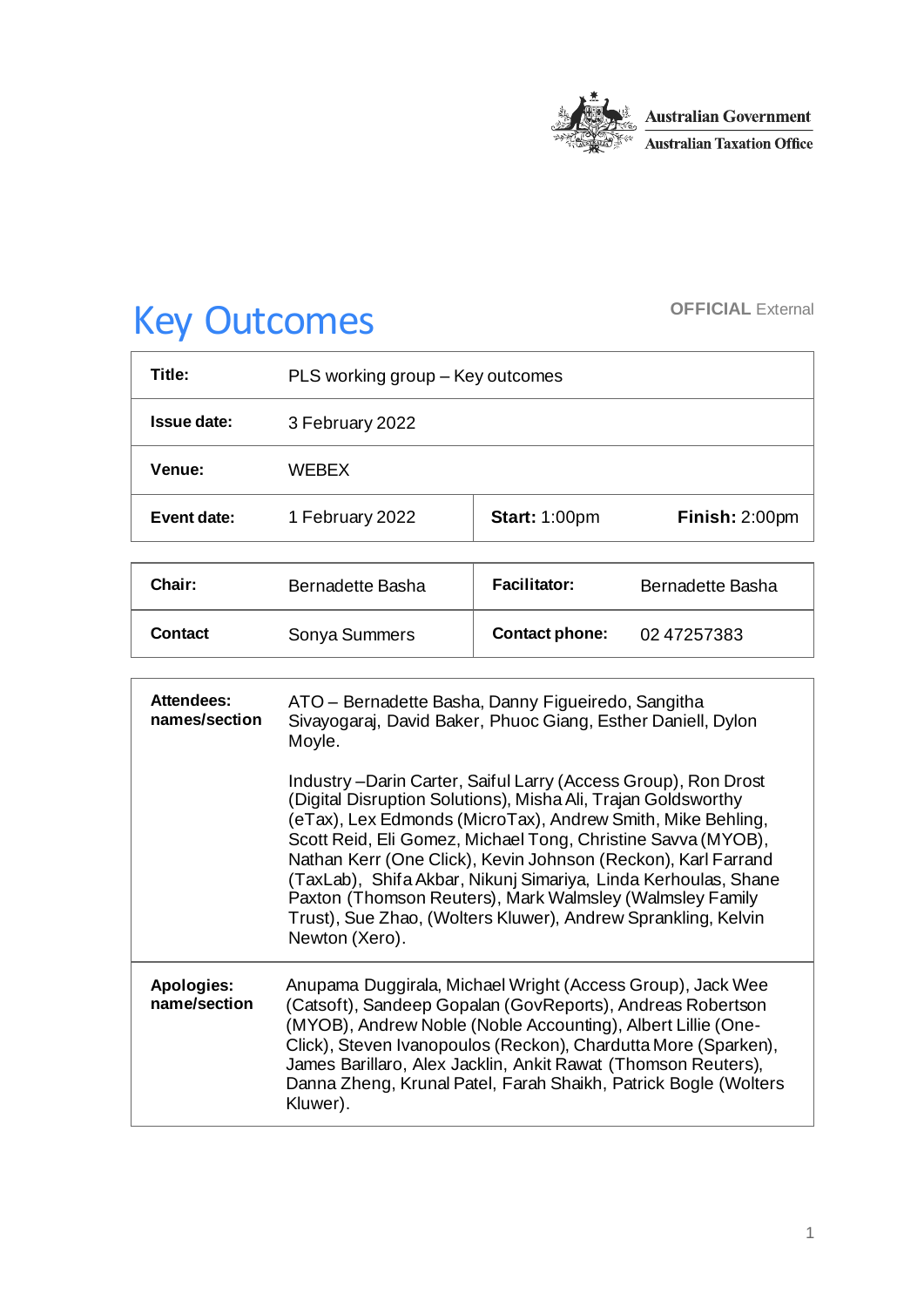# **Agenda item: 1 – Welcome**

Bernadette welcomed the members and introduced Janette Zafiropoulos to the group.

Dylon Moyle spoke about the current issues impacting Online Services for DSPs, advising they are part of broader network problems being experienced across the ATO. He apologised for the frustration and inconvenience to users and advised an incident has been raised. DSPs are welcome to raise urgent issues via email to [DPO@ato.gov.au](mailto:DPO@ato.gov.au) where OS4DSPs is proving un-usable.

## **Agenda item: 2 – Action item updates**

There are currently no open action items. The special character updates will continue to be tracked through Sangitha's roadmap.

## **Agenda item: 3 – Tax time related documentation**

An updated change advice [\(CA2022-008\)](https://developer.sbr.gov.au/collaborate/display/DSPCOLLAB/2022+change+advices) for the Working Holiday Maker changes has been published.

In the original document, there were plans to make the new Home Country sub label mandatory in the SBR service where \$1 or more was entered at the WHM Home Country sub-label. The mandatory nature of this label and the \$1 income limit have now been removed.

#### **Agenda item: 4 – Update on general matters and Tax time delivery**

The prior ELSTAGformat service was deactivated on the morning of 1 February. Thank you to the DSPs who have switched over to the new service. The new service will continue to be monitored and reviewed. The service registry has been updated to include details of the new service.

The issue related to stuck items for the old ELS service is still under investigation.

#### **Agenda item: 5 – Delivery update**

The updated **Program Roadmap and [Product Roadmap](https://developer.sbr.gov.au/collaborate/pages/viewpage.action?pageId=121251987)** (Release on a page) were published last week, and reflect the removal of Activity statement service and updated Lodgment list service.

The product roadmap will also highlight multiple tax time drops for services across February and March - where possible, the MST will be made available earlier in February followed by the code/EVTE release in March for earlier visibility of the message design changes.

#### **Agenda item: 6 – Platform update**

**OFFICIAL** EXTERNAL 2 Platforms are stable with no current issues outside of the ATO wide network issues.